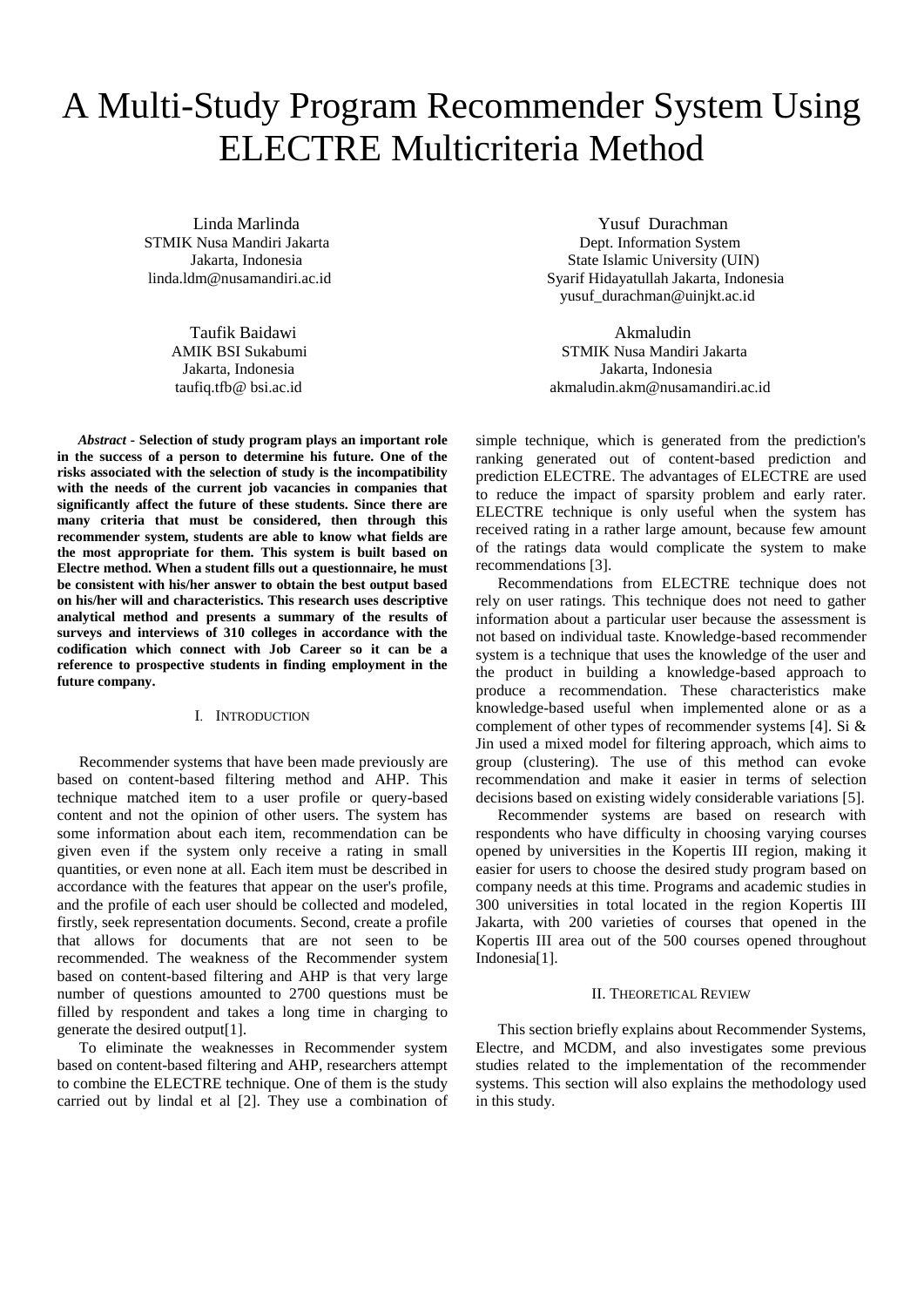# 2.1. Recommender Systems

According to [3] a recommender system is a system which recommends a solution of explicit problems based on hierarchical structure. In the most general formulation, recommendation problems are reduced by rating to items which have not been recognized by a user.

A recommender system itself can be defined as a system which generates individual recommendation as an output, or it can also be defined as a system which helps user to find desired items by giving recommendation based on one of the recommended content items (content-based filtering) or similar user ratings on recommended items (collaborative filtering). In another area, for example, information filtering recommender system uses problems analysis techniques to help customers find products they want to buy by producing similarity of prediction score or a list of recommended products for specific customers [6].

The recommender system is also usually classified into the following categories:

- a. Content based recommendation (Content-based Filtering): The user will be recommended items similar to the user preferred in the past.
- b. Collaborative recommendations (Collaborative Filtering): The user will be recommended items similar to the user preference and interest in the past.
- c. Hybrid approach (hybrid collaboration): These methods combine collaborative and content-based methods.

# 2.2 Multi Criteria Decision Making (MCDM)

Multi Criteria Decision Making (MCDM) is a decisionmaking technique based on several existing alternatives or a theory which explains about decision making process by considering many criteria. In order to model recommendation problems as MCDM, one must follow four general steps of modeling methodology to make a decision for the problem [4]:

- a. Decision object. It defines the object on which decisions must be made and the reasons of the decision recommendation.
- b. Family of criteria. Namely, it defines identification and modeling of a set of criteria that influence decision, and a complete and non-redundant recommendation.
- c. Global preference model. It defines aggregator function for marginal preference on each criterion to global preference from decision maker for every item.
- d. Decision support process. Namely, it defines study of various categories and types of recommender systems that can be used to support decision makers' recommendations, in accordance to the results of previous steps.

Implementation of the MCDM method in a recommender system has yet to be explored systematically. Recommender System is capable to explain some system contributions which involve several MCDM methods. This system has many domain applications. On the other hand, a comprehensive analysis will facilitate understanding and system development

that can identify dimension which distinguish, explain, and categorize multi-criteria system recommender, based on existing taxonomy and categorization that is used in the analysis and classification of online user decision sample[7].

MCDM is a theory of decision making that considers a limited set of alternative options against many criteria. The problem in MCDM can be formulated as follows:

Suppose there are M criteria and N alternatives. We must choose some or a set of alternatives which fulfill criteria as maximum as possible [9]. MCDM problem can be modeled in decision matrix. TABLE 1:

| Decision Matrix [7] |                 |                |                 |  |                            |  |  |
|---------------------|-----------------|----------------|-----------------|--|----------------------------|--|--|
| <b>Criteria</b>     |                 |                |                 |  |                            |  |  |
|                     | $\mathcal{C}_1$ | C <sub>2</sub> | $\mathcal{C}_3$ |  | $C_N$                      |  |  |
| <b>Alternative</b>  | w,              | w,             | w,              |  | $W_{\scriptscriptstyle N}$ |  |  |
| А,                  | $a_{11}$        | $a_{12}$       | $a_{13}$        |  | $a_{1N}$                   |  |  |
| A <sub>2</sub>      | $a_{21}$        | $a_{22}$       | $a_{23}$        |  | $a_{2N}$                   |  |  |
| $A_{\rm R}$         | $a_{31}$        | $a_{32}$       | $a_{33}$        |  | $a_{3N}$                   |  |  |
| ٠                   | ٠               | ٠              |                 |  | ٠                          |  |  |
| ٠                   | ٠               |                |                 |  | ٠                          |  |  |
| ٠                   | ٠               |                |                 |  | ٠                          |  |  |
| $A_M$               | $A_{M1}$        | $A_{M2}$       | $A_{M3}$        |  | $a_{MN}$                   |  |  |

Decision matrix is a matrix of size M x N where the element aij indicates the performance of alternative Ai when evaluated against the criteria C<sub>j</sub> (for  $i = 1,2,3, ...$ , M and  $j =$ 1,2,3, ..., N).[4]

MCDM methods using the Analytic Hierarchy Process (AHP), can convert ordinal scale to ratio scale and even check the consistency[12].

2.3 ELECTRE (Elimination Et Choix Traduisant La Réalité) Method

ELECTRE (Elimination Et Choix Traduisant La Réalité) is a system that uses ELECTRE method which is a method of multicriteria decision-making based on the concept of outranking using pairwise comparison of alternatives based on any criteria appropriate [8].

The steps are as follows:

- a. Normalized decision matrix. Each attribute is changed to a comparable value.
- b. Weighted normalized matrix. Once normalized, each column of the matrix R multiplied by the weight of the weight (w) determined by the decision maker.
- c. Determine the set of concordance and discordance index. For each pair of alternatives k and  $l$  (k,  $l = 1,2,3, ..., m$  and  $k \neq 1$ ) a set of criteria is divided into two subsets, namely concordance and discordance.
- d. Calculate the matrix of concordance and discordance. Calculate the concordance matrix to determine the value of the elements in the concordance matrix by adding weights included in the mathematical concordance set. Determine the value of the elements in the discordance matrix by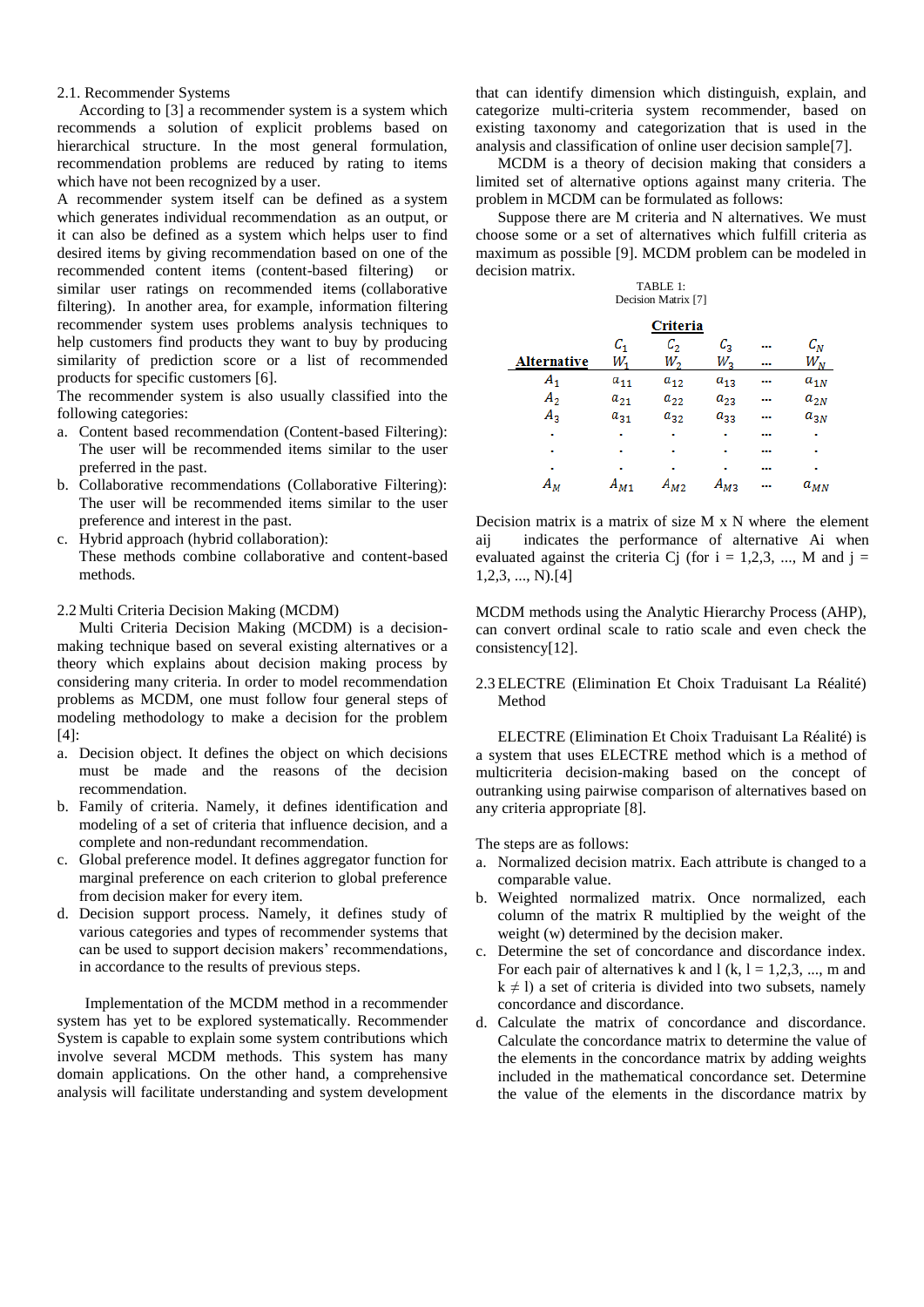dividing the maximum difference of criteria included into discordance subsets with a maximum difference of the value of all the existing criteria.

- e. Determine the dominant matrix of concordance and discordance. Matrix F as dominant concordance matrix can be constructed with the aid of a threshold value, by comparing the value of each concordance matrix element with the threshold value. Calculate the dominant discordance matrix. The matrix G as the dominant discordance matrix can be built with the help of the threshold value.
- f. Determine the aggregate dominance matrix. The matrix E as aggregate dominance matrix is a matrix in which each element is the multiplication between the elements of F matrix to the corresponding elements of matrix G.
- g. Elimination of the less favorable alternative. The matrix E gives the preferred order of each alternative, that is, if the alternative is a better alternative than Al. Thus, the line in the matrix E which has the least number can be eliminated. Thus, the best alternative is an alternative that dominates other alternatives.

# Application of MCDA in the Election of Study Program

The study began with the observation and implementation of the selection study program recommender system to minimize errors that would result from the failure of electing study program in this study prior to its numbering of 2700 questions to prospective new students. The data was processed using a descriptive analytic method to present a summary of the results of the questionnaire survey and interviews done manually and online. Survey of private colleges in the Kopertis III region was done to find which courses are open in every university. There were 310 universities in accordance with codifying universities in Kopertis III, with 200 courses opened. The author also came to Career Job-seeking courses to find any information needed by companies today [1].



Fig. 2 Steps Conducted in the Study

# III. IMPLEMENTATION AND RESULTS

Analysis of the application of multi-criteria recommender system study selection program using ELECTRE generates a result of execution that can be expected to make a recommendation for prospective new students by classifying criteria, sub-criteria and alternatives to the existing questionnaires. The process of filling out the questionnaire by the respondents should be consistent in order to produce the expected output.

# ERD (Entity Relationship Diagram)

ERD is a model of a relational database based on the perception in the real world; the world is always composed of a set of objects that interact with each other. An object is called entity and relationships of its so-called relationship. An entity is unique and has the attribute as a differentiator with other entities. [10]



Fig. 3 ERD of Study Program Recommender System [1]

Calculations using ELECTRE methods as follows:

|             | Criteria |        |            |                   |                           |
|-------------|----------|--------|------------|-------------------|---------------------------|
| Alternative | Expense  | Career | Reputation | Study<br>programs | Sub-<br>programs<br>Study |
| Health      |          |        |            |                   |                           |
| Technique   | 3        |        |            |                   |                           |
| Computer    |          |        |            |                   |                           |

Decision-making giving preference weights as:  $W = (5, 4, 3, 3, 1)$ 

The decision matrix formed from the following table:

| $\begin{bmatrix} 5 \\ 3 \\ 4 \end{bmatrix}$ | 5 <sub>1</sub> | -3 | $\mathbf{3}$  | $\begin{bmatrix} 3 \\ 3 \\ 2 \end{bmatrix}$ |
|---------------------------------------------|----------------|----|---------------|---------------------------------------------|
|                                             | 3 <sup>7</sup> | 4  |               |                                             |
|                                             | $\overline{5}$ | -1 | $\frac{2}{3}$ |                                             |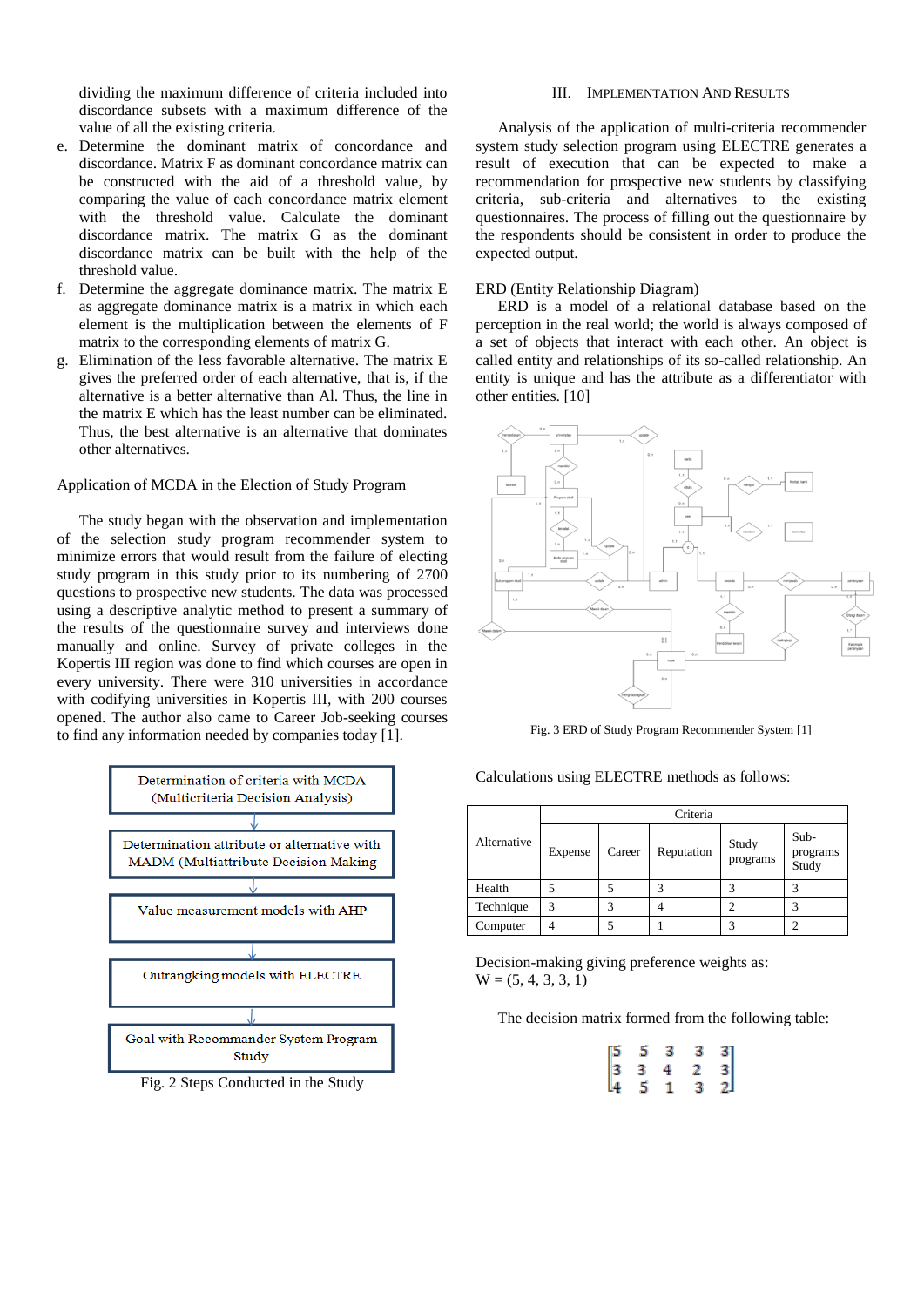To solve the above problem with the method ELECTRE will be done with the steps described earlier:

1. Normalized decision matrix:

|  | 0,707 0,650 0,696 0,639 0,639<br>0,424 0,390 0,696 0,426 0,639<br>l0,565 0,650 0,174 0,639 0,426 |  |
|--|--------------------------------------------------------------------------------------------------|--|
|  |                                                                                                  |  |

2. Weighted normalized matrix

|  | 3,536  2,604  2,089  1,919  0,640<br>2,121  1,562  2,089  1,279  0,640<br>2,828  2,604  0,522  1,919  0,426 |  |
|--|-------------------------------------------------------------------------------------------------------------|--|
|  |                                                                                                             |  |

- 3. Determine the set of concordance index.
	- a. Concordance. A criteria in an alternative if:<br> $c_{ki} = \{j, v_{kj} \ge v_{ij}\}\text{, untuk } j = 1, 2, 3, ..., n$

The result:

| Concordance | Health | Technique | Computer      |
|-------------|--------|-----------|---------------|
| Health      |        | 2,4       | 1, 2, 3, 4, 5 |
|             | 1,2,4  |           | 4.5           |
| Computer    |        | 1, 2, 3   |               |

b. Discordance. A criteria in an alternative if: r.  $-122$ 

$$
D_{ki} = \{j, v_{kj} \ge v_{ij}\}, \text{untuk } j = 1, 2, 3, ..., n
$$

The result:

| Discordance | Health  | Technique   Computer |  |
|-------------|---------|----------------------|--|
| Health      |         | 1. 5                 |  |
| Technique   | 1, 3, 5 |                      |  |
| Computer    | 3, 4, 5 |                      |  |

4. Calculate the matrix of concordance and discordance

$$
c_{ki} = \sum_{j \in c_{ki}} Wj
$$

$$
c_{ki} = w_i + w_{ij}
$$

 $\begin{array}{l} c_{12}=w_2+w_4=4+3=7\\ c_{13}=w_1+w_2+w_3+w_4+w_5=5+4+3+3+1\\ =16 \end{array}$  $\begin{split} c_{21} &= w_1 + w_2 + w_4 = 5 + 4 + 3 = 12 \\ c_{23} &= w_4 + w_5 = 3 + 1 = 4 \end{split}$  $c_{31} = w_1 + w_2 = 5 + 4 = 9$ <br>  $c_{32} = w_1 + w_2 + w_3 = 5 + 4 + 3 = 12$ 

The result:<br> $\begin{bmatrix} - & 7 & 16 \\ 12 & - & 4 \\ 9 & 12 & - \end{bmatrix}$ 

Calculate the matrix of concordance  

$$
d_{kl} = \frac{\max \{ |v_{kj} - v_{ij}| \} j \in D_{kl}}{\max \{ |v_{kj} - v_{ij}| \} \forall j}
$$

Calculations:

$$
d_{12} = \frac{\max \{ |v_{1j} - v_{2j}| \}_{j \in D_{12}}}{\max \{ |v_{1j} - v_{2j}| \}_{\forall j}}
$$
  
\n
$$
= \frac{\max \{ |3,535 - 2,121|; |0,639 - 0,639| \}}{\max \{ |3,535 - 2,121|; |2,603 - 1,562|; |2,785 - 2,785|; |1,918 - 1,279|; |0,639 - 0,639| \}}]
$$
  
\n
$$
= 1
$$
  
\n
$$
d_{13} = \frac{\max \{ |v_{1j} - v_{2j}| \} j \in D_{13}}{\max \{ |v_{1j} - v_{2j}| \} \forall j}
$$
  
\n
$$
= \frac{\max (0)}{\max \{ |3,535 - 2,121|; |2,603 - 1,562|; |2,785 - 2,785|; |1,918 - 1,279|; |0,639 - 0,639| \}} = 0
$$
  
\n
$$
d_{21} = \frac{\max \{ |v_{2j} - v_{1j}| \}_{j \in D_{21}}}{\max \{ |v_{2j} - v_{1j}| \}_{\forall j}}
$$
  
\n
$$
= \frac{\max \{ |2,121 - 3;535|; |1,562 - 2;603|; |2,785 - 2,785| \}}{\max \{ |3,535 - 2,121|; |2,603 - 1,562|; |2,785 - 2,785|; |1,918 - 1,279|; |0,639 - 0,639| \}}
$$

 $=1$ 

$$
d_{31} = \frac{\max\{|v_{3j} - v_{1j}|\}j \in D_{31}}{\max\{|v_{3j} - v_{1j}|\} \forall j}
$$

$$
=\frac{max \{[0,696-2,785]; [1,918-1,918]; [0,426-0,639]\}}{max \{[3,535-2,121]; [2,603-1,562]; [2,785-2,785]; [1,918-1,279]; [0,639-0,639]\}}\\=1
$$

$$
d_{32}=\frac{\max\:\left\{\left|v_{3j}-v_{2j}\right|\right\}j\in D_{32}}{\max\:\left\{\left|v_{3j}-v_{2j}\right|\right\} \mathsf{V}_{j}}
$$

 $max \{ |1,918 - 1,918|, |0,426 - 0,639| \}$  $=\frac{1}{max\{3,535-2,121\};[2,603-1,562];[2,088-2,088];[1,918-1,279];[0,639-0,639]}\}$ <br>=0.408

$$
d_{23} = \frac{max\{|v_{2j} - v_{3j}|\}_{j \in D_{23}}}{max\{|v_{2j} - v_{3j}|\}_{\forall j}}
$$

$$
=\frac{max\left\{[2,121-2,828];[1,562-2,603]\right\}}{max\left\{[3,535-2,121];[2,603-1,562];[2,088-2,088];[1,918-1,279];[0,639-0,639]\right\}}
$$

# $=0.665$

The result:

$$
\begin{bmatrix} - & 1 & 0 \\ 1 & - & 0.665 \\ 0 & 0.408 & - \end{bmatrix}
$$